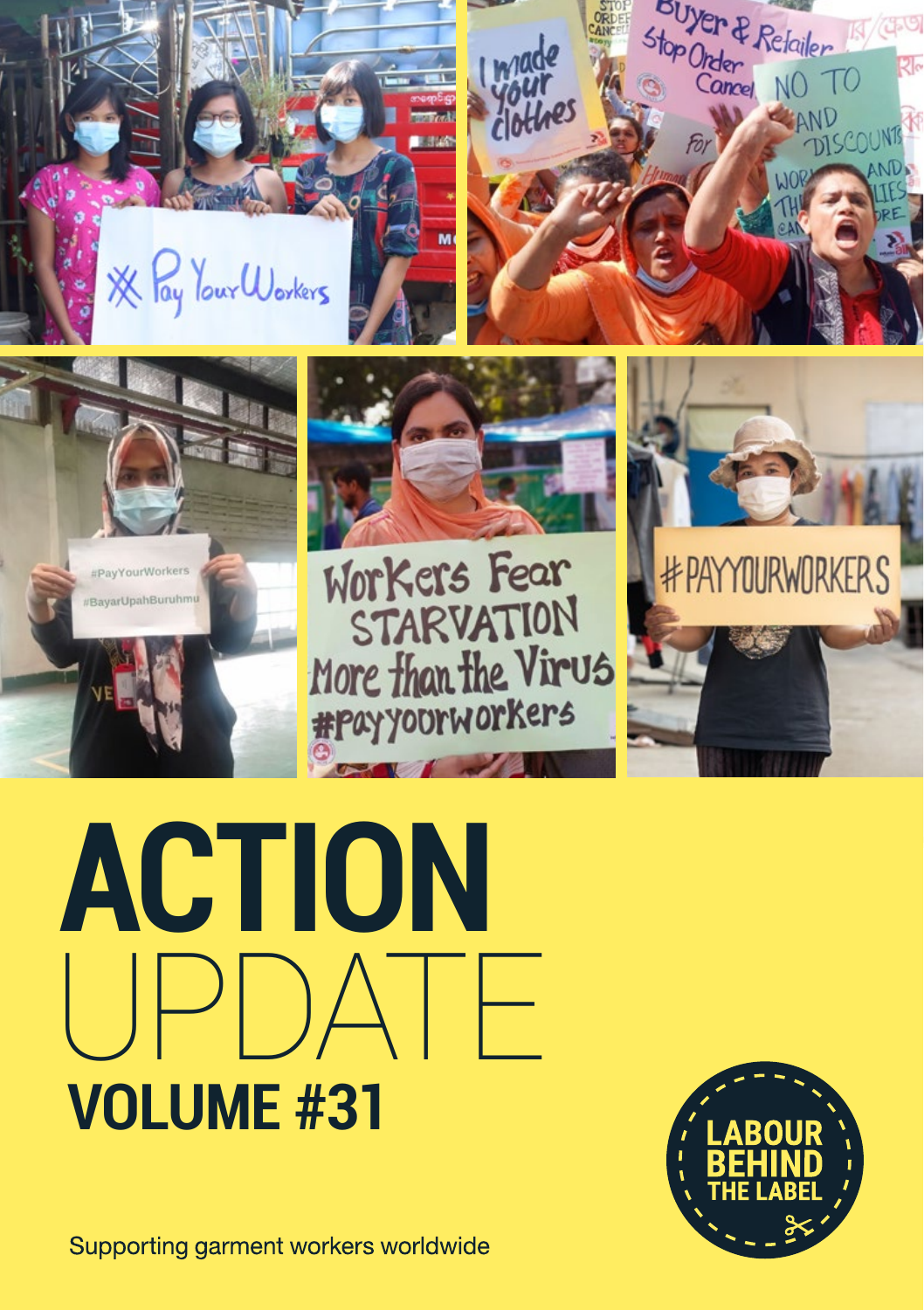### **ACTION**   $|P|$  $A$  $|P|$ **WINTER 2020**

- $\bigcirc$  info@labourbehindthelabel.org
- labourbehindthelabel.org
- 00117 954 8011
- **D**labourlabel
- labourbehindthelabel
- labourbehindthelabel

Labour Behind the Label, The Old Co-op, 38–42 Chelsea Road, Easton, Bristol, BS5 6AF

Labour Behind the Label Limited supports garment workers' efforts worldwide to improve their working conditions. It is a not-for-profit cooperative company, registered in England No. 4173634. The Labour Behind the Label Trust is a separate organisation that raises funds for the organisation's charitable activities, registered charity number 1159356.

Produced with the financial assistance of the European Union and LUSH Cosmetics. The views expressed within do not represent the official opinion of the European Community nor LUSH workers or consumers.



# **Welcome**

This year has been a hard year for many, not least for garment workers who have been bearing the brunt of the economic impact of the Covid-19 crisis. In this issue we will be sharing what we have been doing in the past six months and how our work is supporting workers to claim their rights. This includes our work calling out boohoo and their poor practices in Leicester and the #PayYourWorkers campaign where we are asking Primark to tell us if they have paid their workers. We will also share our Black Friday action, news related to our current urgent appeals and our upcoming matched giving campaign where each donation up to £4k will be matched!

In solidarity,

Anna, Caroline, Dominique and Meg – The Labour Behind the Label Team

### **In this issue**

- **4 Garment workers in crisis following pandemic wage cuts**
- **6 Primark #PayYourWorkers**
- **7 The Big Give**
- **8 Boohoo in the spotlight for £3.50/hr wages**
- **10 Tesco agree to pay Burmese worker compensation**
- **11 Urgent cases in the pandemic**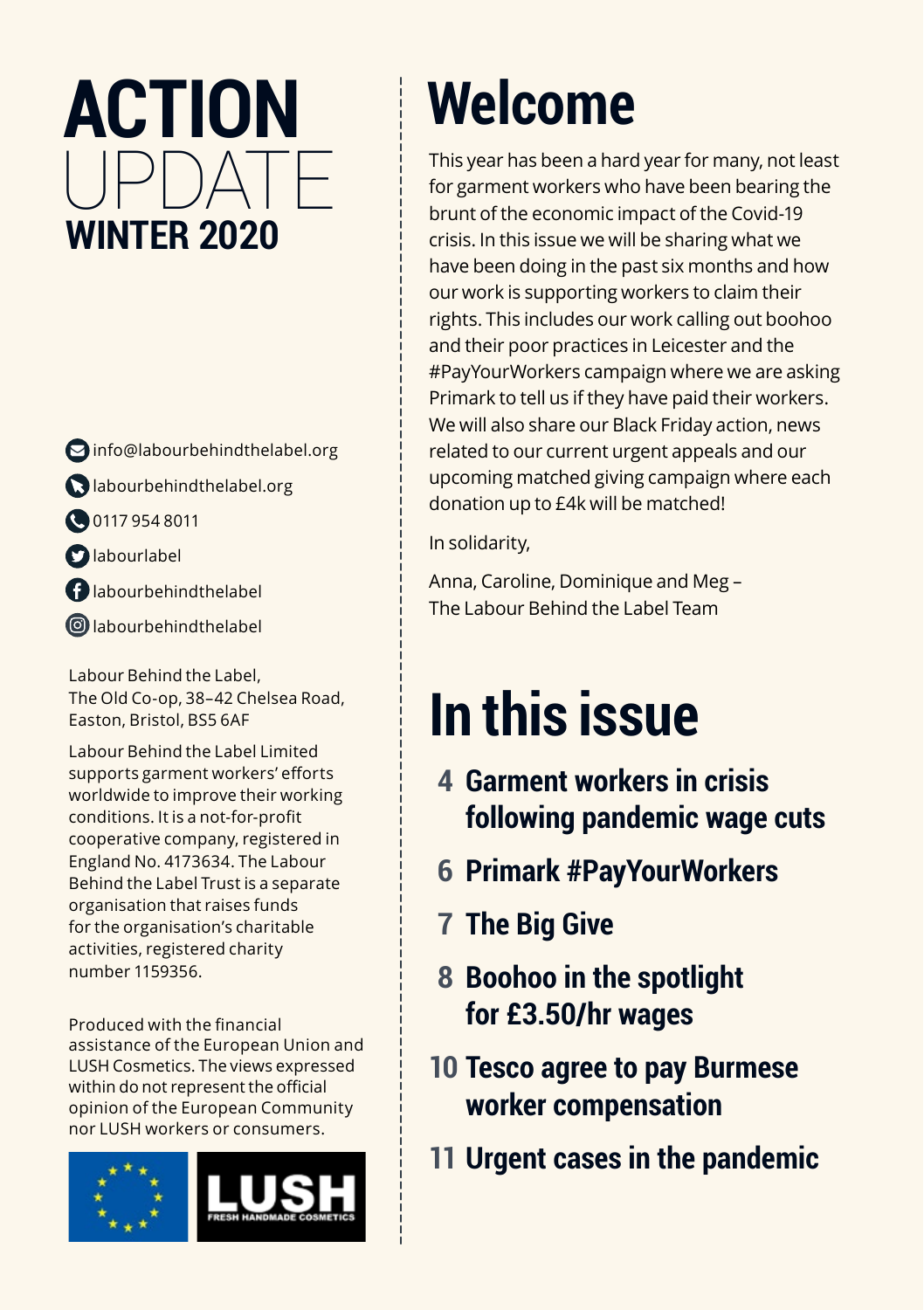

### **Labour Behind the Label at a glance**

Labour Behind the Label campaigns for garment workers' rights worldwide, supporting garment workers in their struggle to live in dignity and work in safety. We believe that everyone with a stake in the garment industry has a responsibility to improve conditions – workers need to join together and demand better rights,

consumers need to take ethics into account in the way that they shop and enter into dialogue with companies, governments need to step in and defend workers' rights through legislation, and companies, especially the big brands at the top of the supply chain, need to be accountable to their workers.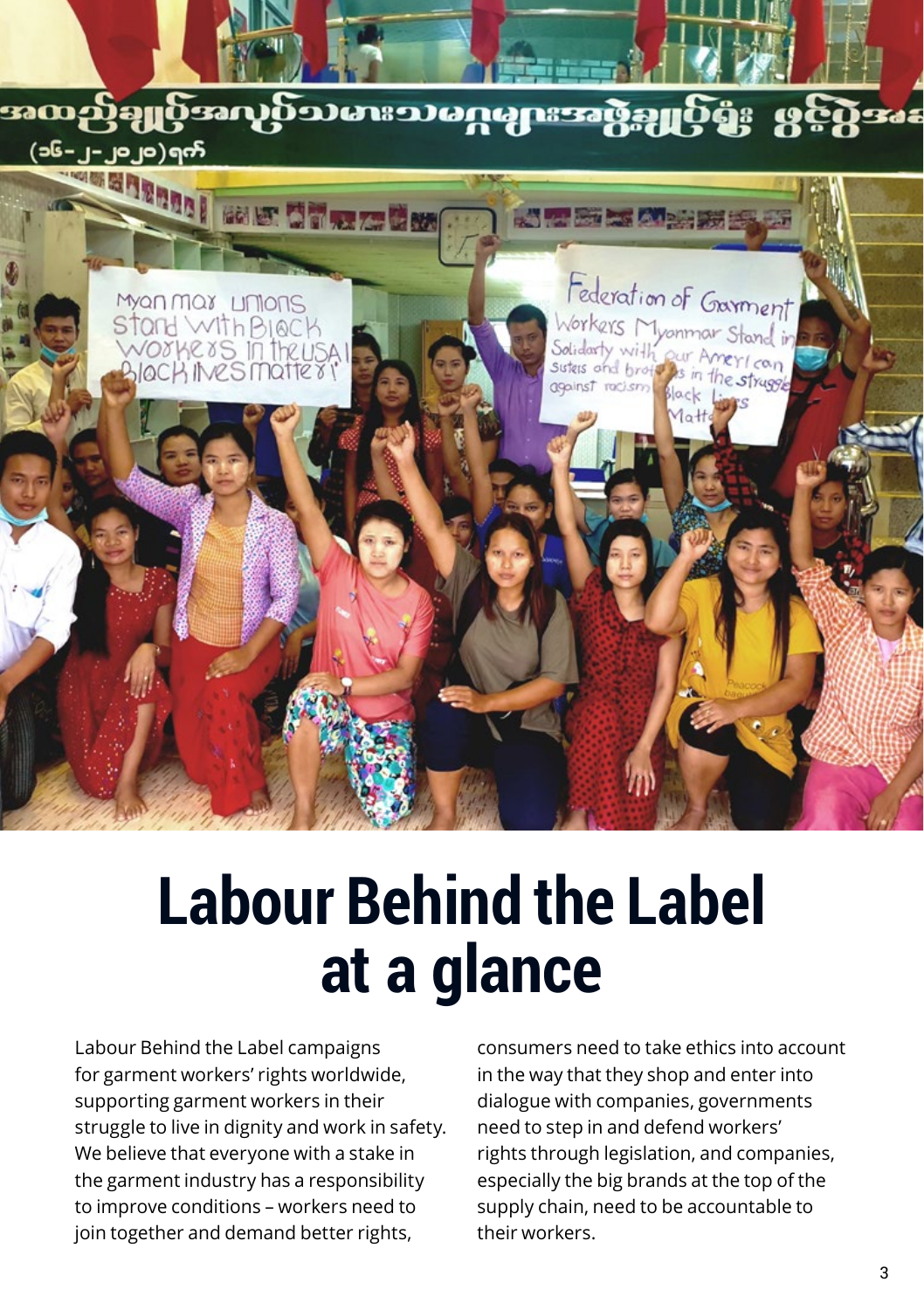# **Garment workers in crisis following pandemic wage cuts**

Since the start of the pandemic, garment workers around the world have not received their regular wages, or have not been paid at all. The most vulnerable in global supply chains are shouldering the cost of the economic collapse.

US and European fashion brands refused to pay overseas suppliers for more than £12.3 billion of goods between April and June 2020 alone. This meant cancelling of orders they had already made in part or in full, asking for huge retroactive discounts or postponing payment indefinitely. As suppliers had already spent the cost of making goods on raw materials, this left factories in a highly precarious position. The #PayUp campaign this summer forced many brands to take responsibility for their orders but some, including Arcadia group (Topshop, Burton, Dorothy Perkins etc) Edinburgh Woollen Mill, Asda and Matalan still have yet to pay.

#### **The Clean Clothes Campaign estimates that workers globally continue to be owed between \$3.19 to \$5.79 billion for the first three months of the pandemic alone**

Many suppliers continue to be unable to fulfil their responsibility towards wages and rights. 75% of suppliers interviewed in a recent study said they have had to cut workers' hours. On average they reported dismissing 10% of their workforce but said another 35% was likely if current order payment delays, price cuts and undercutting demands from brands continued. With an estimated 35 million workers in the global garment export sector at the start of the year, this could see 12.2 million workers without jobs by the end of 2020.

The Pay Up campaign, although effective, did not mean that workers were eventually paid. In fact, there is very little evidence that when payments for orders did come through to suppliers, wages that were delayed in March – May were paid at all, as suppliers took on costs that they couldn't cover. The Clean Clothes Campaign estimates that workers globally continue to be owed between \$3.19 to \$5.79 billion for the first three months of the pandemic alone.

Estimates for Bangladesh show 72% of workers who were sent on leave and 80% of dismissed workers were unpaid in March 2020. \$500 million is owed to Bangladeshi garment workers alone for the period between March and May 2020. More than 1 million workers are estimated to have lost jobs in this period

This has resulted in a growing humanitarian crisis for people working in factories, following years of living on a poverty line with no savings. Many have been forced to take out loans to cover costs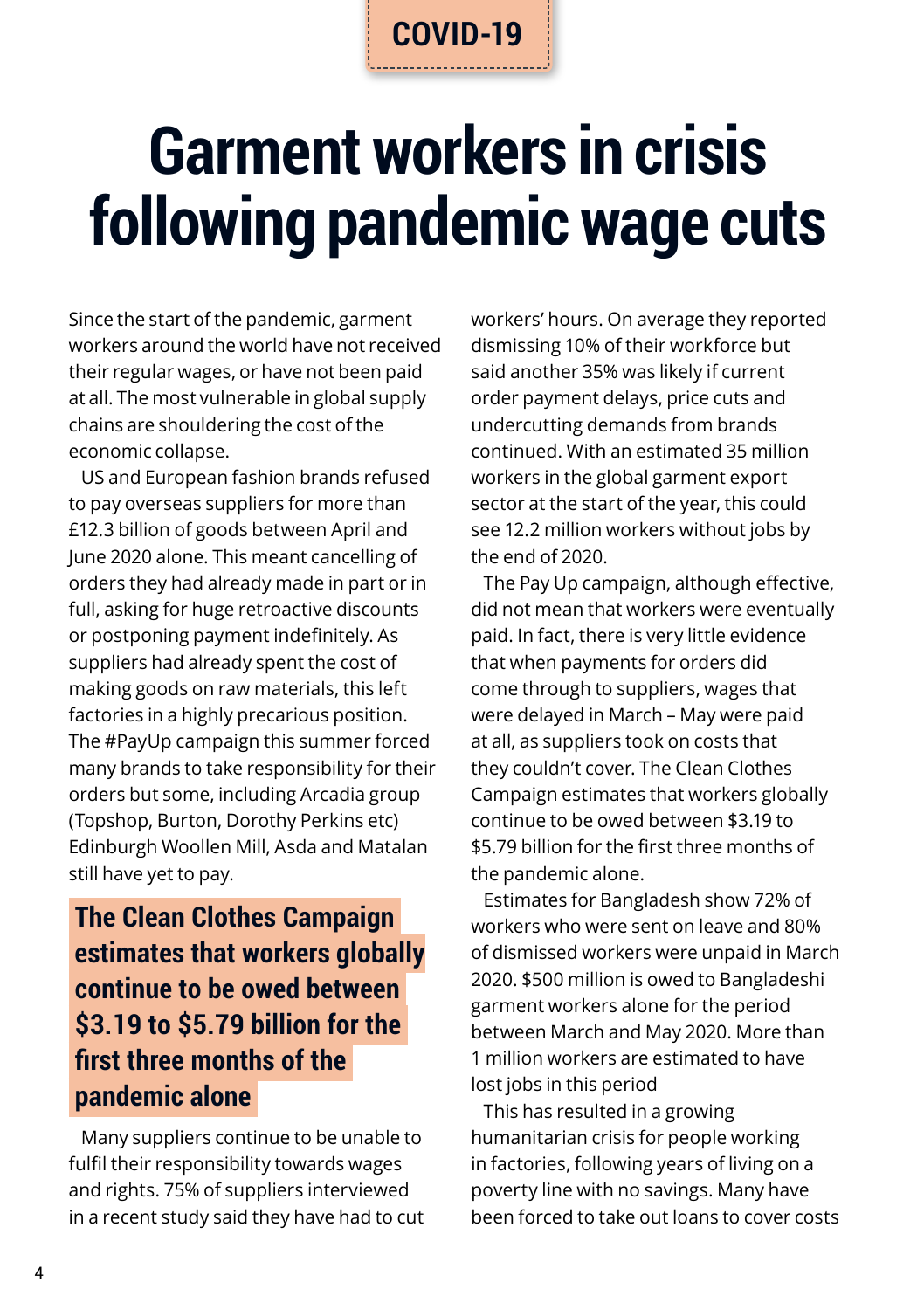

and have had to make even further cuts in their living costs. This looks like rent owed, food costs unmet, children taken out of education because school fees were not covered, health bills left unpaid. Workers are reporting being at breaking point.

#### **The most vulnerable in global supply chains are shouldering the cost of the economic collapse**

We refuse to let this situation be left as a casualty of the global pandemic. Brands and retailers have a legal and moral responsibility to ensure that the workers in their supply chains are not paying the price for this pandemic. Agreeing to **#PayUp for orders** gives no guarantee that workers' owed wages will be paid. As the primary profit makers in the value chain, brands alone have the capacity to intervene. We are calling on all brands now to **#PayYourWorkers** and ensure that the workers who made their clothes at the onset of the crisis are paid their legally owed wages and severance.

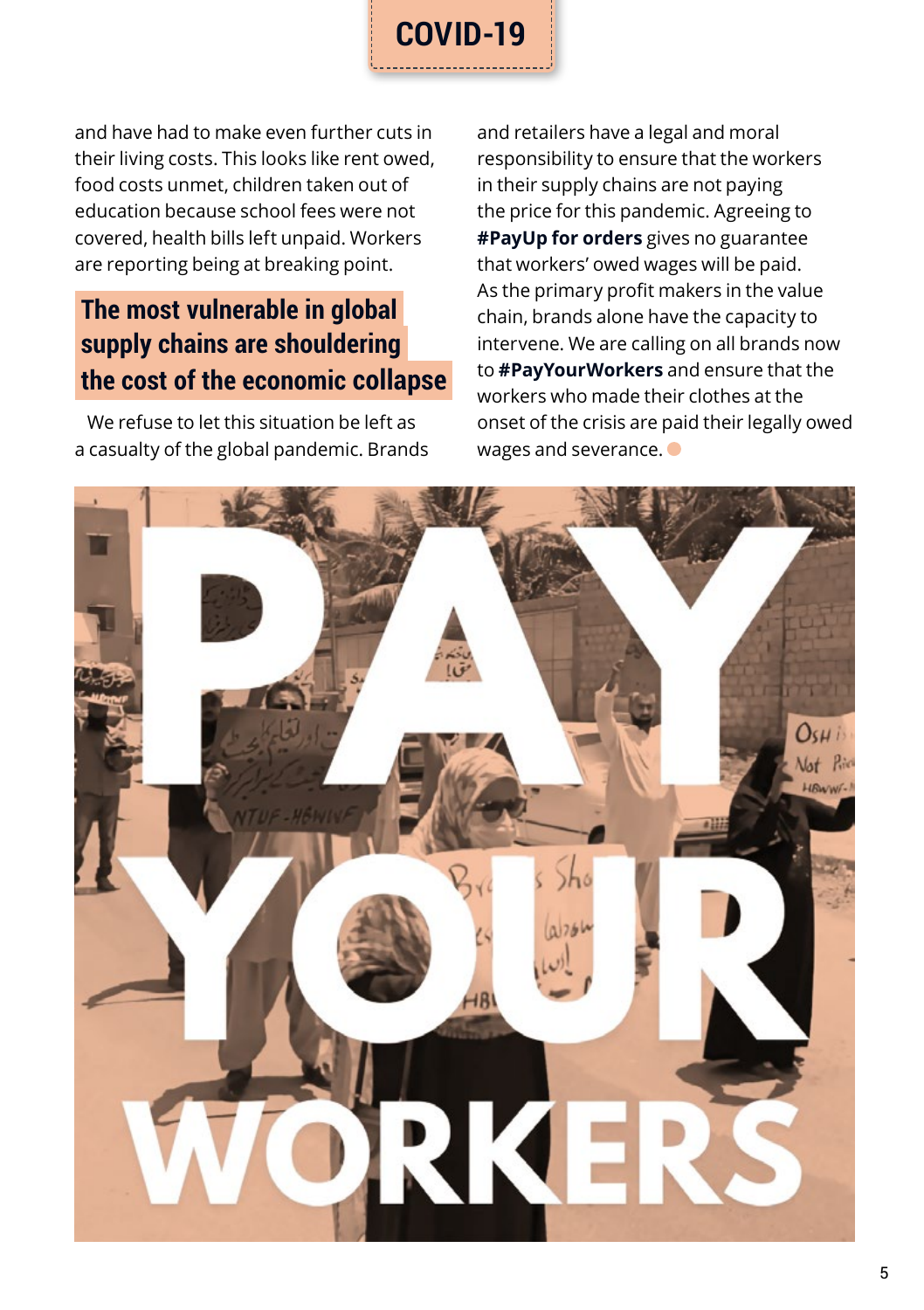#### **Campaigns**

# **Primark - Time to #PayYourWorkers**

Primark was quick to cancel all orders already placed with factories when the Covid-19 pandemic hit this spring. This had a devastating effect, leaving suppliers with a shortfall in cash and resulting in workers going without their wages. After intense pressure from campaigners, Primark eventually agreed to pay for orders. Yet the evidence is clear - paying bills hasn't resulted in workers receiving the wages they were owed.

Suppliers had costs they had to meet for raw materials, rents and much more, and given that the cash flow had suddenly stopped, workers were left to shoulder the cost. Since March, workers who produce Primark's clothes in Bangladesh, Myanmar and Cambodia have been protesting mass dismissal, unpaid wages and reductions in pay.

Primark announced a "wage fund" in spring which was intended to cover the wage component of cancelled orders. The fund was given in April, but the brand has offered no insight into how it was administered to ensure that workers were paid, and given reports from Primark workers that wages were not paid, this fund is called into doubt.

In Bangladesh, one of Primark's suppliers which usually employs 6000 people, currently only has 500 people working whilst the rest are on unpaid 'holiday'.



In Myanmar, another Primark supplier closed down in May, resulting in 2000 workers losing their jobs and receiving only partial compensation. One worker from a Primark supplier in Bangladesh said, "The factory said they cannot keep us nonpermanent workers. We asked, how will we eat and pay rent? And the officer said they can't do anything. They gave me \$134 and told me not to come back."

We are calling on all brands to commit to paying workers their full wages during the pandemic. Individual brands like Primark must make a public commitment to guarantee that their workers have been and will be paid. If Primark is confident that their wage fund has been successfully implemented, why would they hesitate?  $\bullet$ 

Sign our petition and ask Primark, do you #PayYourWorkers? **labourbehindthelabel.org/primark-pay-your-workers**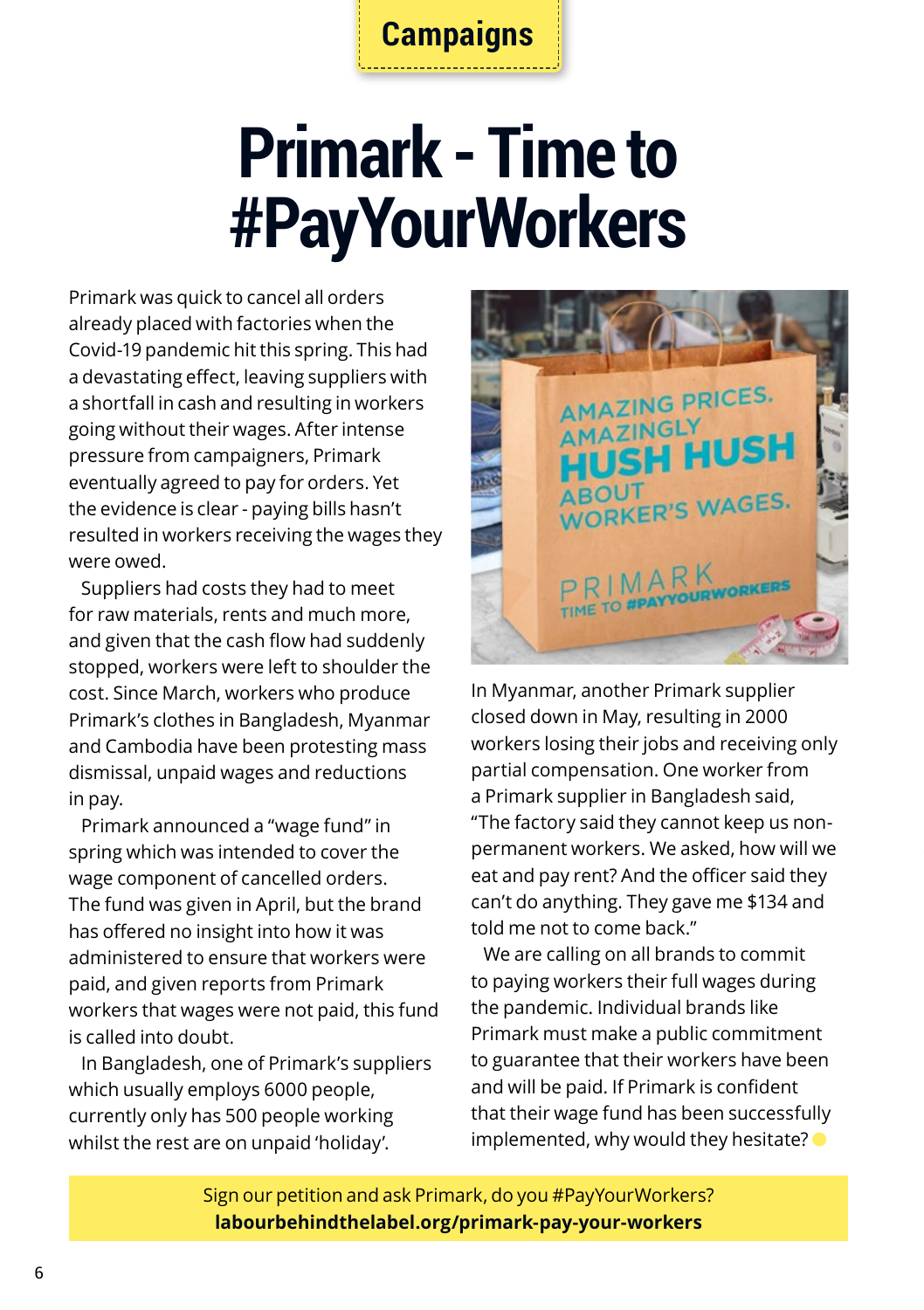#### $\overline{\phantom{a}}$ continue to fight for a fair and just garment Give from 12pm on 1st December at **labourbehindthelabel.org/big-give**

**Double your donation, and the second your donation, and in the second your donation, and in the second your donation, and in the second your donation, and in the second your double your donation, and in the second your do** 

**double the impact of the impact of the impact of the impact of the impact of the impact of the impact of the i** 

### **1-8 DECEMBER**

# **Double your donation, double the impact**

We will be joining the Big Give's Christmas Challenge and launching our biggest end of year appeal ever. All donations up to £4k will be matched. Which means if you give, your donation will have double the impact.

We will be joining the Big Give's Christmas Christmas Christmas Christmas Christmas Christmas Christmas Christmas Christmas Christmas Christmas Christmas Christmas Christmas Christmas Christmas Christmas Christmas Christma Challenge and launching our biggest end of year appeal ever. All donations up to £4k will do £4k will do be matched. Which means if you give, your donation will have double the impact.

Help us reach £8k from 1st December to continue to fight for a fair and just garment industry. To ensure a transparent global garment supply chain in which workers are paid a living wage and no longer experience human rights abuses and labour exploitation.

industry. To ensure a transparent global control and the control and the control and the control and the control and the control and the control and the control and the control and the control and the control and the contr garment supply chain in which workers which workers which workers which workers which workers which workers wh are paid a living wage and no longer experience human rights abuses and abuses and

labour exploitation.

Give from 12pm on 1st December at **labourbehindthelabel.org/big-give**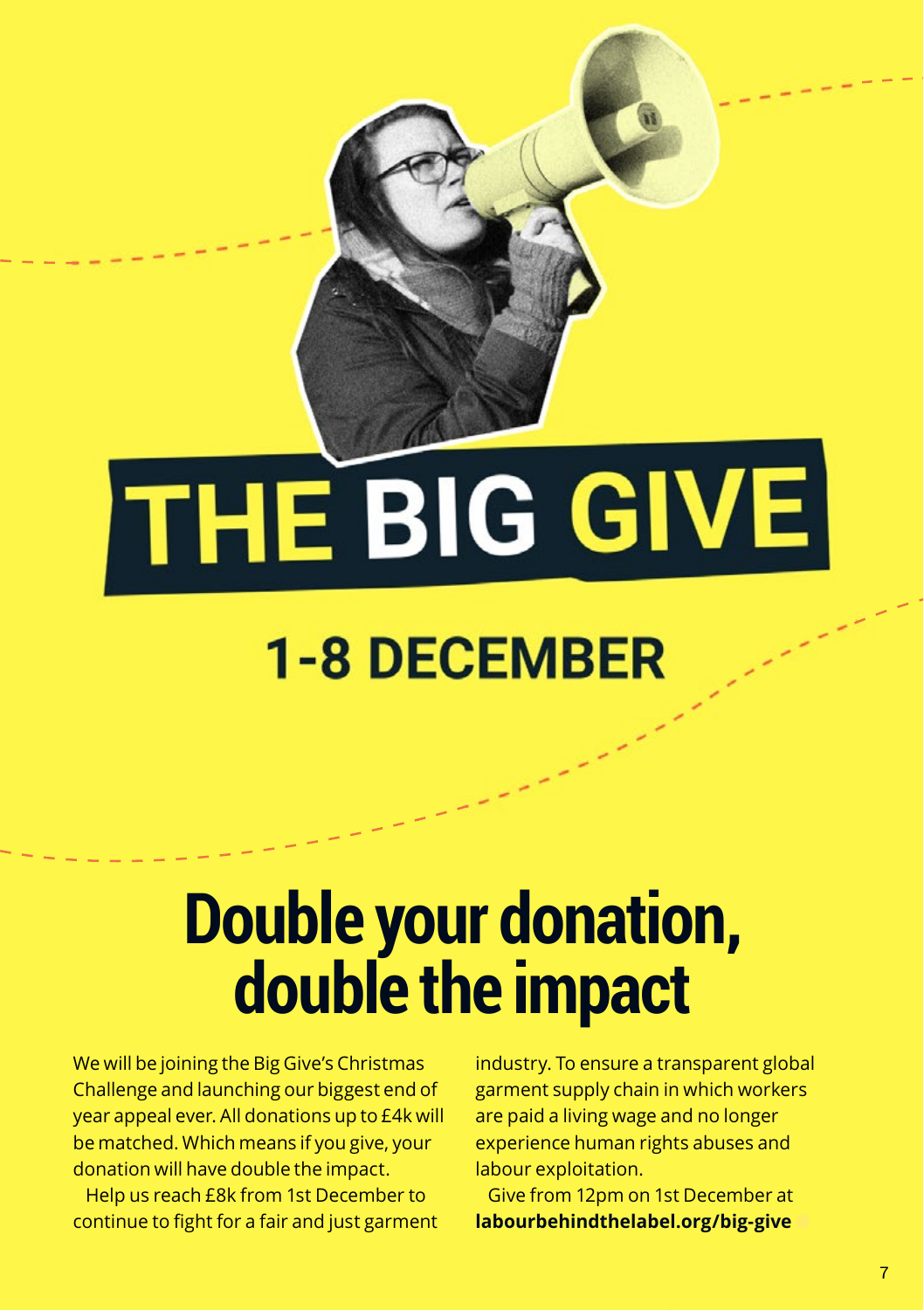# **Boohoo in the spotlight for £3.50/hr wages**

Whereas for much of the garment industry, everything shut down during the early months of the pandemic, UK manufacturing saw a boom as online retailers such as Boohoo cashed in on shoppers buying fast fashion from home. Our research in those months uncovered findings of illegal pay, furlough fraud, modern slavery, abusive working conditions, worker health and safety risks, as well as widespread wage theft and the exploitation of vulnerable workers making clothes in UK factories. Illegal wages as low as £3.50 an hour were recorded in Leicester suppliers producing for Boohoo during lockdown.

#### **Read our report**

Our report Boohoo and Covid: The People Behind the Profits is available to read on our website **labourbehindthelabel.org**



The news about exploitation in Boohoo's Leicester factories hit the headlines in July. The brand saw a £1.5bn loss in its value in just two days after retailers including Asos, Next and Amazon cut ties with the company and stopped selling its product, and a number of ethical investment firms further sold their shares. This prompted Boohoo to commission an "independent review" by a lawyer – Alison Levitt QC – into what happened in their suppliers. The review, published in September, found systematic evidence of massive wage theft and noncompliance with minimum wage regulations, inadequate and slapdash auditing, a lack of proper oversight of the supply chain, an unwillingness to take responsibility at the highest level within the Boohoo Group, and the overarching pursuit of profit and growth at the expense of proper corporate governance. The brand launched some fairly underwhelming pledges to reform its supply chain practices as a result.

Watch the video at **bit.ly/LBL-vimeo**

#### **Boohoo must #GoTransparent**

As Black Friday and the Christmas shopping season approaches – a period when Boohoo traditionally has a huge marketing push – Labour Behind the Label are continuing to push Boohoo to act.

Firstly, we want to make clear that Boohoo's £3.50/hr workers are owed millions of pounds in back pay after years of illegally low wages, which are established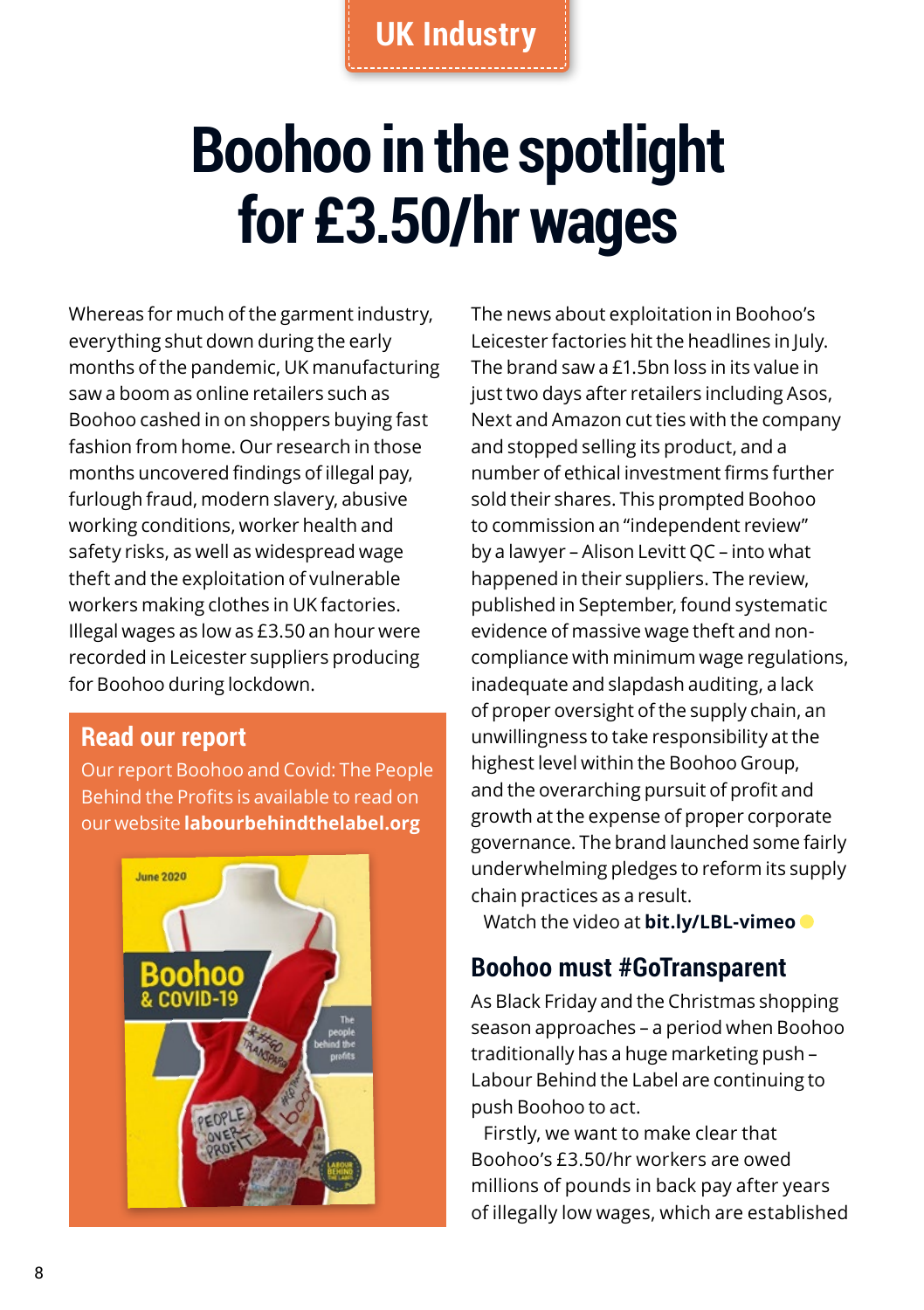#### **UK Industry**

as a norm in the Leicester industry. This illegal exploitation has led to mass profits for Boohoo who have used cheap manufacturing to build their business into a multi-million-pound profit engine. Despite its share price dip, Boohoo's profits have soared in the pandemic. Profits rose by 51%, as Boohoo made £68.1m in the six months to 31 August. Was this margin made on the back of illegal work and who is being made to pay? Evidence from as far back as 2015 clearly shows that Leicester workers have been illegally paid for a long time. Boohoo, anecdotally, source upwards



of 70% of the product coming from these factories. They must come clean about their record and pay back the wages that are owed.

Secondly, transparency and honesty must follow as soon as possible. For years Boohoo have refused to say where their clothes are made. Yet repeated studies have found Boohoo clothes made by workers working hugely long hours, paid through false pay slips and double records, on illegal pay. Boohoo must be honest about where its clothes are made and publish a supplier list without delay. This is the first step to change.

Please join us this season in calling on Boohoo to change its ways, to pay its workers and to finally disclose its supplier factory list.

#### **Call on Boohoo to #PayYourWorkers and #GoTransparent**

#### **How you can help:**

- **1** Sign and share our petition calling on Boohoo to pay back its workers for the wages stolen from them and to publish its factory list: **boowho.org/petition**
- **2** Take to social media (in particular, Instagram) to let #Boohoo know that they must pay their workers and go transparent. Feel free to use images from the **boowho.org** spoof website and Instagram accounts
- **3** Make a complaint using the Boohoo whatsapp complaint line. Go to **tiny.cc/boohoocomplain** on your phone and it should link to a WhatsApp channel to start a discussion.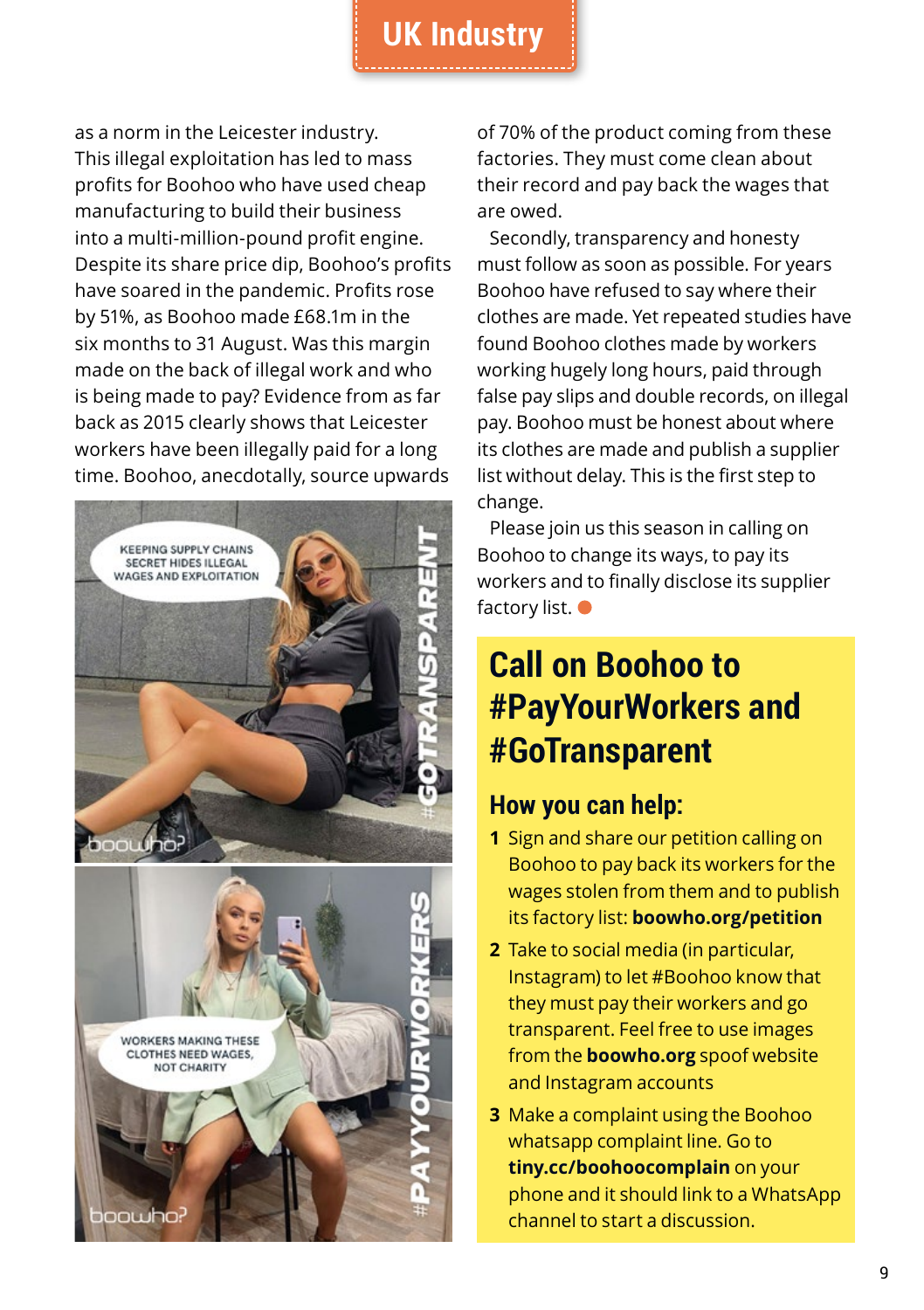### **WIN: Tesco agree to pay Burmese workers compensation**

A group of 26 Burmese garment workers from the Kanlayanee factory in the Mae Sot region of Thailand have been fighting for justice for the last year for the abuse and exploitation they suffered while making products for Disney, NBC Universal, Starbucks and Tesco, but we are now some steps closer to resolving their case, after Tesco agreed this month to pay their part in compensation.

They worked 12 hours a day, with only one day off each month, and were illegally paid only \$1 an hour (Thailand is cheap, but not that cheap). In September 2019, workers spoke out to a journalist about their conditions, but the result was that Starbucks cut orders causing the factory to close immediately. The workers, as well as being without work, were blacklisted for being troublemakers preventing them from getting new jobs. Without income, and stranded in Thailand the workers have been destitute and foraging for food from local plants – it had got that bad.

Their case was taken to the local labour court and they were collectively told they were owed 3.46 million baht (approx. £83,500) in compensation. Yet the factory owner, Kanlayanee Ruengrit, offered only 1 million baht (approx. £25,000), just 30% of the total amount owed to the workers, as the maximum that she could pay (she is going bankrupt). Labour Behind the Label has been lobbying Tesco to intervene in the case, as workers reported making Tesco products. Although there was some disagreement about it being an official supplier, Tesco eventually were the first to agree to pay a quarter of the outstanding amount to the workers. Starbucks have followed suit. This is a huge step forward and a big win for the workers.

At the time of publication, we are still calling on Disney and NBC Universal to play their part and pay the remainder of the amount owed. You can sign the petition here: **coworker.org/petitions/pay-theworkers-making-your-clothes** 

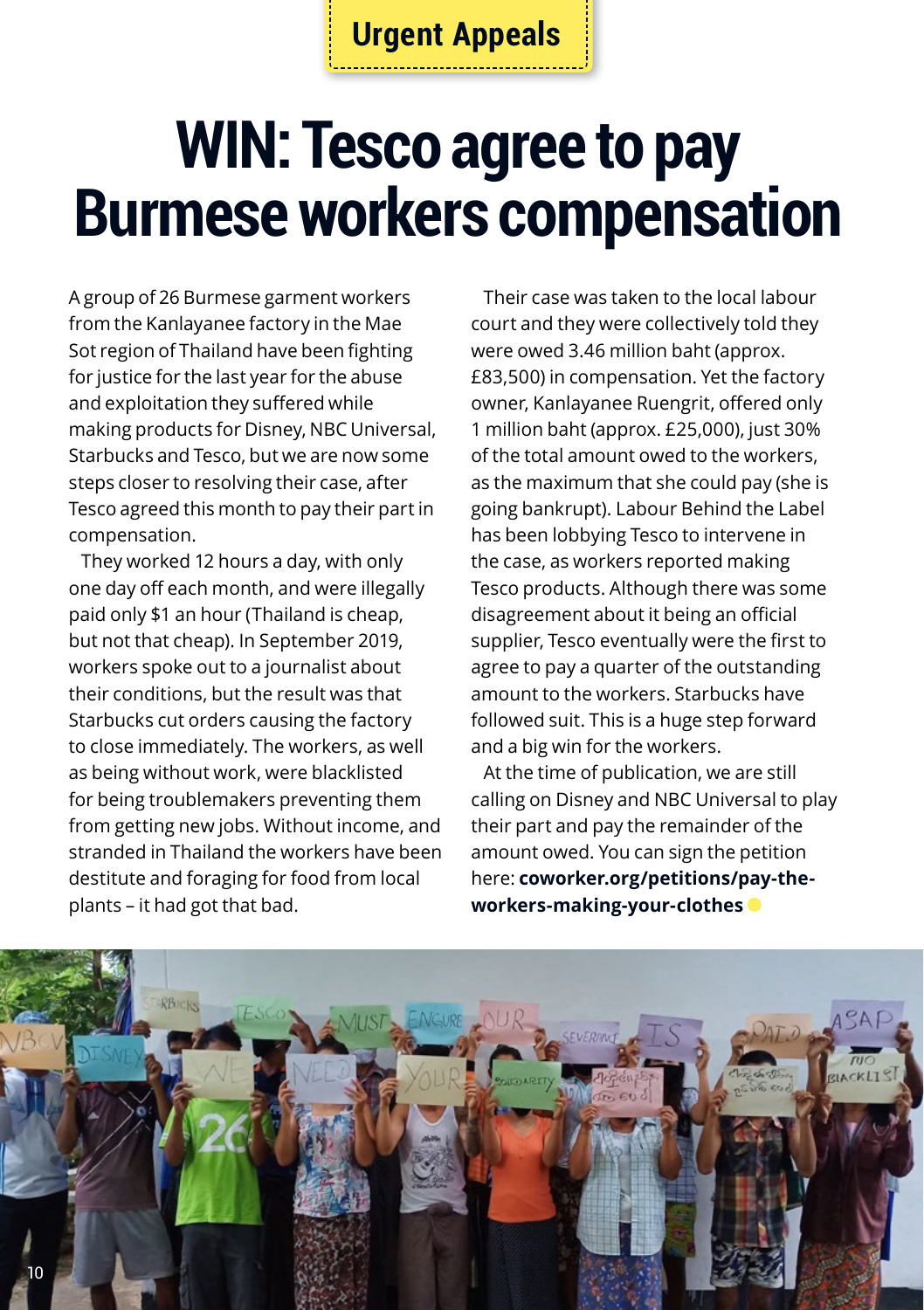### **Urgent cases on the rise since the pandemic**

Due to major economic disruption in global supply chains caused by order cancellations, impacts on a factory by factory level are strongly visible, and human rights violations are on the rise.

We have seen a huge influx in the number of cases we are being called on to support in recent months. These are grouped around wage theft, where workers haven't been paid for months or have been refused legally owed benefits; mass dismissals where workers are fired without warning and without being paid

their legally owed severance; union busting where factories downsize their workforce in a discriminatory way focussing heavily on organised workers and removing union leaders under the guise of necessary COVID reductions; and instances of unsafe working conditions where workers face health risks due to a lack of protective equipment or procedure in cramped and poorly managed workplaces.

We continue to bring each of these cases to the relevant brands and call for them to intervene.

#### **Major Brands' Rights Violations during COVID-19**





#### **Join our Activist Network**

There is strength in numbers, and we are looking for motivated people to take a role in key cities to campaign to improve working conditions and empower workers in global garment industry.

Activism takes lots of different forms and there are many ways to get involved. This could range from coordinating local shop protests, to organising letter writing nights, to film screenings and fundraising events. Get in touch with **meg@labourbehindthelabel.org** if you have a skill to offer. Together we can make change happen.